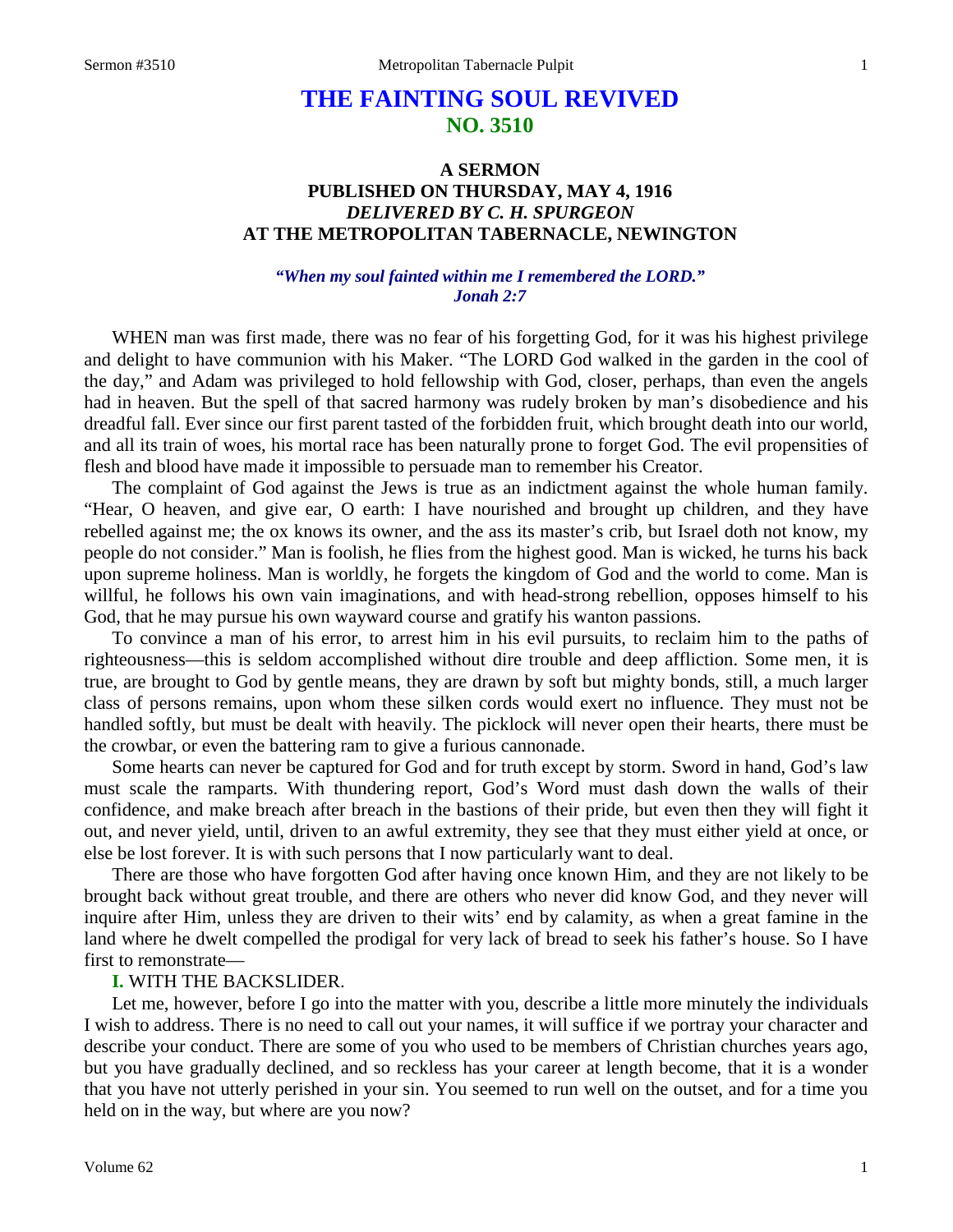Well, you happen at this present to be in God's house, and I do trust that God's own hour has come, when He will meet you and bring you back. What we have to say of Jonah, I do entreat you to apply to yourselves, if the cap seems to fit you, put it on and wear it, even though it should be a fool's cap, wear it till you are ashamed of yourselves, and are led to confess your folly before the God who is able to remove it, and to make you wise unto salvation.

Observe, dear friends, that though Jonah remembered the Lord, it was not till he got into the whale's belly, nor even then till his soul fainted within him. He did not remember the Lord all the time he was going down to Joppa to find a ship, nor yet when he got on board that ship. His Master had said to him, "Jonah, go to Nineveh," but Jonah was a strong-willed, head-strong fellow. Though a true servant of God and a prophet, yet he fled from the presence of the Lord.

To Nineveh, he resolved within himself, he would not go. He could foresee no honor to himself out of the journey, no increase of his own reputation, no deference that would come to him amongst those proud Assyrians, so, in direct defiance of the divine command, he set off to Joppa, to take a ship and to flee from God's presence. Into the ship he got, paid the fare, and went sailing down the sea to go to Tarshish, but all this while he never thought of God.

Not unlikely in this assembly there may be a woman who used to be a member of a Christian church, but she married an ungodly man, after that there was no going to the house of God, much less anything like keeping up her church membership. The shop was kept open on Sunday, or there was a pleasure party to be entertained at home, or an excursion taken into the country.

All this seemed very pleasant. The disquietude of conscience she might feel at first wore off as habit made it familiar, until, year after year, this woman, who once seemed to be a true servant of Christ, lives in carelessness and indifference, not to say profanity, with hardly any thoughts of God. Perhaps she has not quite given up prayer, she could not absolutely become an enemy of Christ, or entertain a dislike to His people. Still, God was forgotten. So long as the business prospered, the husband was in good health, and the world smiled, God was never thought of.

Can I be mistaken in supposing that there is a man here who in his youth was a loud talker, a vehement professor of religion, and a companion of those that fear the Lord? But after a time there seemed to be a way of getting money rather faster than the ordinary methods of honest labor or simple merchandise, so he entered into a speculation, which soon ate out the vitals of his piety.

His new projects involved new companions, in their fellowship he stifled his old convictions, and as he would not play the hypocrite, he ceased to make any profession at all. Perhaps months have passed since he has been in a place of worship, even now he would rather be unrecognized, for he has only come here because a friend from the country asked his company to see the place and to hear the preacher.

Ah! my dear sir, it is strange indeed, if you be a child of God, that you could have walked so contrary to God as you have. Yet so did Jonah. Do I, then, hold up his case before your eyes to comfort you? Nay, but let me hope that you will apply the bitter rebuke to your own soul, and be led to do as Jonah did. All the while the ship sailed smoothly over the sea Jonah forgot his God. You could not have distinguished him from the worst heathen on board. He was just as bad as they were. Yet was there a spark of fire among the embers, which God in due time fanned into a flame. Happy for you if this better part of his experience should tally with your own.

Such, too, was Jonah's blank forgetfulness, that he does not appear to have thought upon his God *all the while the storm raged,* the billows rolled, and the ship was tossed with tempest. The poor heathen sailors were all on their knees crying for mercy, but Jonah was asleep in the vessel, till the superstitious captain himself was amazed at his apathy, "What meanest thou, O sleeper; carest thou not that we all perish?" He went down and upbraided him, and asked him how it was that he could sleep while the passengers and crew were all crying. "Arise," said he, "and call upon thy God." He was stirred up to his danger and his duty, even by a heathen!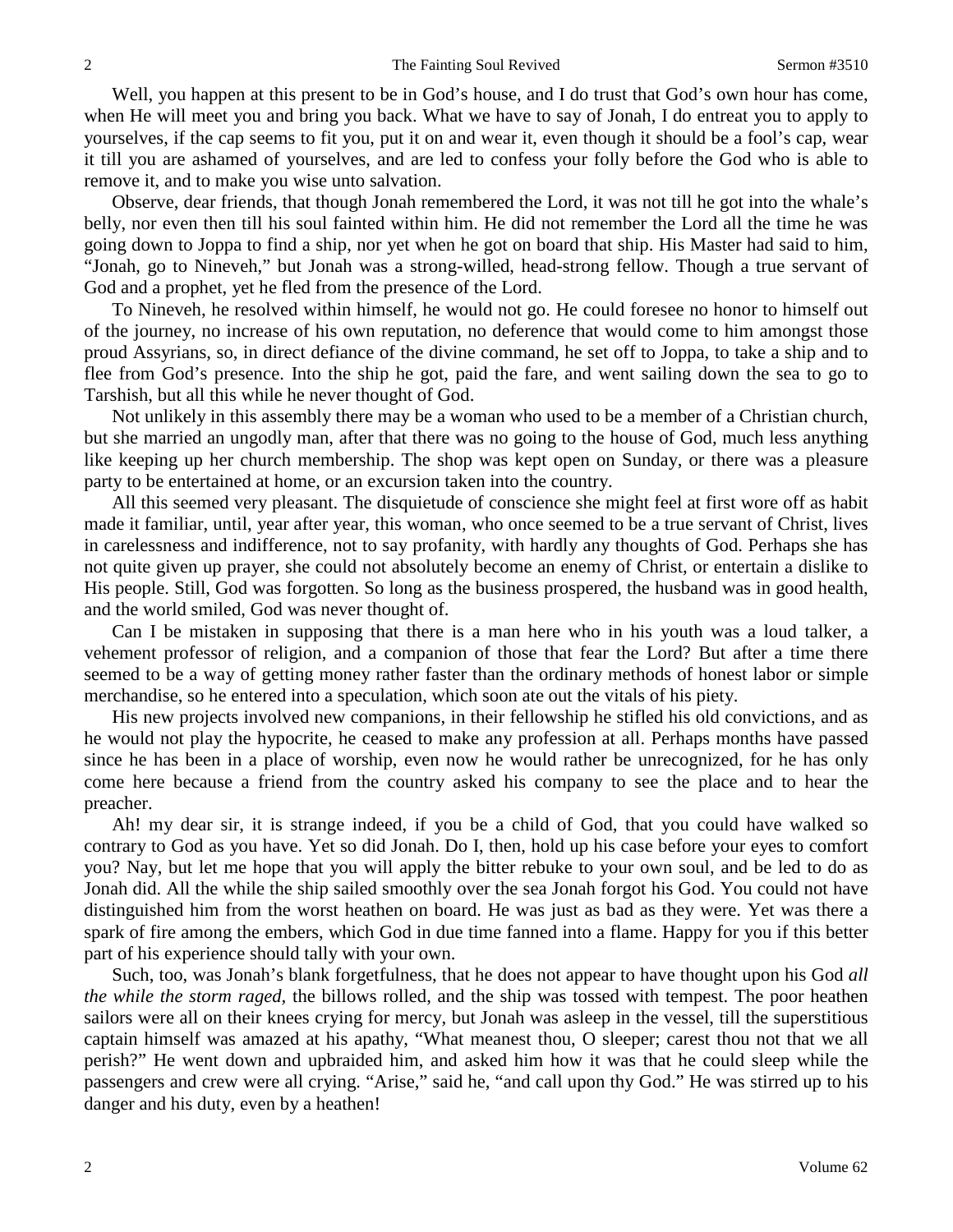### Sermon #3510 The Fainting Soul Revived 3

Now maybe there are some here who have had a host of troubles. Is your husband dead? Are you a lone woman with a family to provide for? Or are you a widower, looking on your children with pity, whom you once regarded with a homely pride? Possibly you may have another form of trial. Your business has gone to the bad, you expected to have realized large profits by it, but you encountered loss upon loss, till your little capital has been scattered. Still, all this while you have not thought about God.

Perhaps that child after child has been taken from you, and yet you have not remembered God. Is it really so, that the Lord loves you, and because He loves you, therefore chastens you? Mark my word, you will continue to suffer loss upon loss till you have lost all you have and all you count dear, and you will be brought to death's door yourself, but He will save you at last.

If you ever were His, He never will let you sink into hell, but oh! it will be hard work for you to get to heaven. You will be saved, but it will be so as by fire. You will be saved as by the skin of your teeth—scarcely saved, and the way in which you are saved will be a most terrible one to you.

Oh! friend, I wish you would turn while God is smiting you gently, for know of a certainty if rods will not do, He will come to scourges, and if the scourge will not do, He will take the knife, and if the knife will not do, He will take the sword, and you shall have to feel it, for, as sure as God is God, He will never lose His child, and He will cut that child, as it were, into pieces, but He will save his soul.

He will undermine your constitution by disease, and make you toss upon the bed of anguish, but He will bring you back. Oh! that you had grace to come back by gentler means before these terrible afflictions are tried!

So, then, Jonah did not think of God all this time. Now at length the vessel begins to creak, and seems as if she must go to pieces. Then they cast lots, and the lot fell upon Jonah. He is about to be thrown into the sea. At that moment a pair of huge jaws open wide, shut again, and swallow him up. "Where am I now?" says Jonah, as he is taken down deep by the motions of this monstrous fish, till the weeds come into the fish and wrap about his head, and his life is only preserved by a miracle. Then, oh! then Jonah thinks upon his God. "When my soul fainted within me."

Now why did his soul faint within him? Was it not because he thought, "Now I am in a hopeless case, I shall never come out of this, it is a wonder I am not drowned, it is a marvel I was not snapped in pieces by those huge jaws, what a hopeless case I am in! I will but linger a little while, then perish I must perish in this horrible prison of a whale's belly."

I dare say he thought that never was man in such a plight before, never a person that was alive inside a fish, and how comfortless he must have felt with nothing but the cold deep around him. Instead of garments, weeds were wrapped about his head. How his heart throbbed, and his head ached, with no cheer, no light, no friendly voice, no succor, no help, far away from dry land, out on the boundless deep, without a comrade to sympathize with his strange plight.

Now when a child of God goes astray, it is not at all unusual for God to bring him into just such a state as that, a condition in which he cannot help himself, forlorn and friendless, with no one that can relieve or minister to him. This dreary thought will meanwhile ever haunt his mind, "I brought it all upon myself!" Have you not procured this unto yourself? Like a woman who has left her husband's house, deserted her home, and betrayed her kind and tender protector, what fruit can she expect to reap of her wickedness?

When she is ready to starve, when the wind blows through her tattered raiment, when her face is swollen with weeping, and her soul is full of anguish, she has only herself to upbraid, as she cries, "I have brought this upon myself, would God I had never left my cheerful homestead, however humble the lodgings might have been, would God I had never deserted the husband who loved me, and spread his aegis over me, however roughly he sometimes spake! Oh! that I had been more scrupulously obedient, and less prone to discontent!" The afterthought of sin—I think they call it remorse. Thus it was that Jonah thought upon his God, when the shame of his transgressions overwhelmed him.

Oh! how merciful our God is to allow us to think about Him and turn to Him when in so pitiable a plight! "Yes," said a tradesman once to a customer for whose favors he felt little cause to be grateful,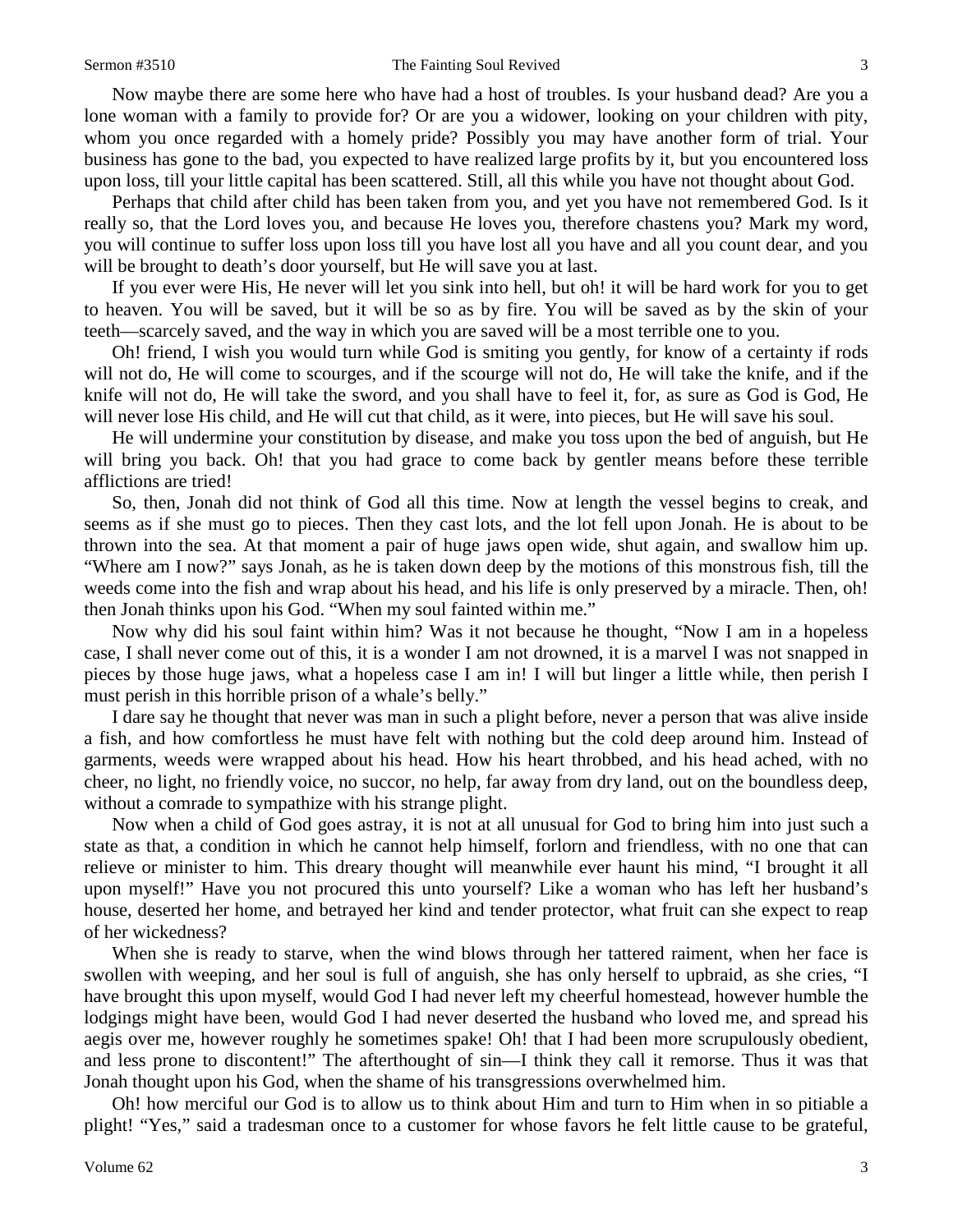"you come to me, I know why, you have been to every other shop in the town for the article you require, and you could not obtain it, and now you come back to me whom you had no good cause ever to leave, I shall not serve you."

This is not how the Lord speaks to us. He does not resent our ingratitude. "My child, My poor child," says He, "though you have gone and spent your substance, though you have been feeding swine, though you are all black, and foul and filthy, yet you are My dear child still, and My heart yearns towards you." Without a word of rebuke, or even a taunting look, as soon as ever a poor sinner comes back to the Father's house, the Father's arms are round about his neck, and the kiss of pardon is pressed on his cheek. "I remember you well," says He, "I have blotted out thy sins like a cloud, and like a thick cloud thine iniquities."

Now if there be a backslider here—and I know there are several—I can only hope that God will bring you into Jonah's peril. You shall have no pity from me if He does, I will rather be thankful to God that He has brought you there, because I shall know then that He has some designs of love towards you. But when you get into the regions of despair, do as Jonah did—think upon your God.

What, do any of you object? Do you imagine that to think about God would make you worse? Well, think that you were once His child, and think again that He has found you out, and knows where you are. Jonah felt that God knew where he was, because He had sent the fish. God knows your whereabouts, my good woman, He knows what quarters you are now in, my fellow sinner. Remember too, that you are yet alive! What a wonder it is that you are still permitted to hear the voice which says, "Return, return, oh! backslider, return!"

God is immutable, He cannot change. His covenant is steadfast, He will not alter it. If He has loved you once, He loves you now. If He bought you, I will have you. Come back to Him, then, He is your husband still. Return! Return! He is your Father still—return! Return!

But oh! my hearer, perhaps you have no pretensions to be a child of His! Perhaps you may have played the hypocrite and made a profession in your own strength. You turned back from the company of those who fear the Lord, because you never were truly converted. If it is so, let the mercy, which God shows to sinners, embolden you to cry to Him. And may He break you to pieces now with the hammer of His Word. So may He save you, and so shall His praise be exceedingly great in your salvation.

Though I have tried thus to reach the backslider, it is likely enough that I have missed my mark, honest as my intention has been. Oh! it seems so dreadful that any of you should perish in your sins, who know the way of escape! Some of you were dandled on the knees of piety. There are those now in heaven who look down upon you, and could they weep, you might feel their tears dropping on your brow.

You know very well that time was when the hope of a better world yielded you some kind of comfort and joy. You do not think, at any rate, that you were feigning piety then, but you did account yourself a sinner. By the compassion of the Most High, by the love of God, I pray you stop! Do not drink the cup of devils after having drank the cup of the Lord, and give not that soul to damnation which once seemed to bid fair for salvation. Eternal life is too rich a prize to trifle with. May the Spirit of God do what I cannot. May He send home these things to the persons for whom they are intended.

And now we have, in the second place, to deal with the careless, the thoughtless, the profligate with—

**II.** THOSE WHO NEVER WERE AWAKENED—moral or immoral in the world's reckoning.

Jonah did not remember God till his soul fainted within him, and the reckless sinner, as a rule, never does remember God till under the stress of law, or the distress of pain and penalty, *his* soul is ready to faint within him. Now I hope some of you will be brought to feel this faintness.

What kind of faintness do persons who are under the sacred discipline of the Spirit of God generally feel?

There is faintness of *horror at their present condition*. I can imagine a person lying down on the edge of a cliff and falling asleep. On suddenly waking up, having moved during his sleep, he finds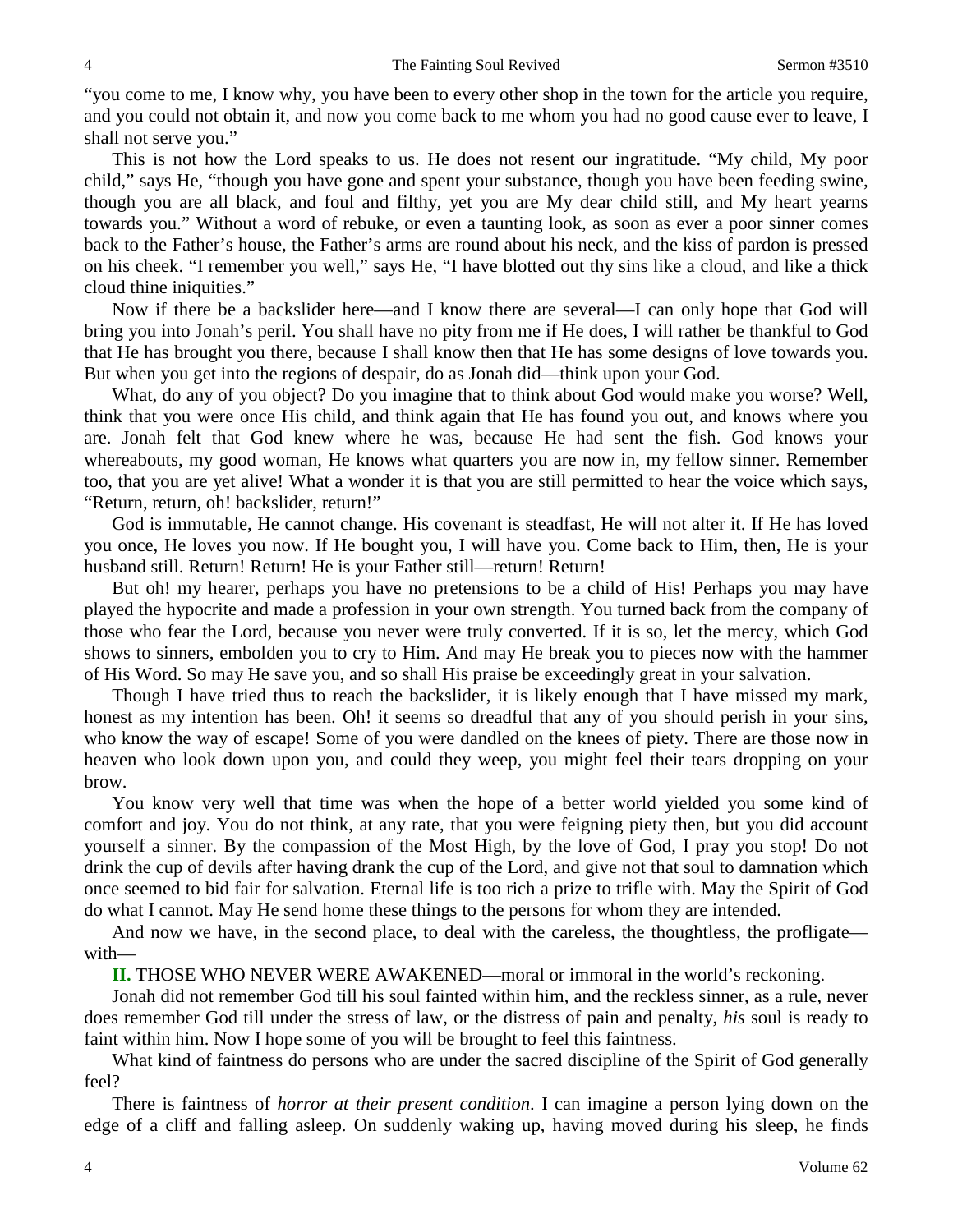himself within an inch of the precipice, and looks down and sees, far beneath him, the jagged rocks and the boiling sea. How his nerves would quiver as he realized his position and his jeopardy! Many a sinner has thus opened his eyes to discern his terrible hazard. He has suddenly waked up to find that he is on the brink of eternal wrath, standing where an angry God is waving a dreadful sword, and certain to plunge it into his heart before long.

Every unconverted person here is poising over the mouth of hell upon a single plank, and that plank is rotten, he is hanging over the jaws of perdition by one rope, and the strands of that rope are snapping every moment. If a man does but apprehend this and feels it, I do not wonder that he faints.

Faintness, moreover, arises from *a dread of horrors yet to come*. Who can conceive the heart-sinking of those poor passengers on board that vessel which so lately foundered in the open sea, at the prospect of being swallowed up alive, and sinking they knew not whither! It would be no easy thing, one would think, to keep from fainting at a time when such a doom was imminent.

So when God awakens the soul by the noise of the tempest, it looks out and sees the ocean of divine wrath about to engulf it. The cries of lost spirits appall it, and it says to itself, "I shall soon mingle with those shrieks, my voice will aid the wailings of their dolorous company ere long, I shall be driven from His presence with a fiery sword at my heels before many hours are over." Then the soul faints with alarm at the thought of judgment to come.

Faint, too, is the soul of the sinner through a sense *of weakness*. "I cannot do anything to avert the catastrophe" seems to be the leading idea of a person when he has fainted. Over the awakened sinner there comes this sense of weakness. When a sinner does not know himself, he thinks that being saved is the easiest thing in the world. He supposes that to come to Christ to get peace is a matter that can be done just as readily as one snaps his fingers. But when God begins to deal with him, he says, "I would believe, but I cannot," and he cries out, "Oh! God, I find that faith is as impossible to me as keeping Your law, except you help me!" Once he thought he could reform himself, and become as holy as an angel, but now he can do nothing, and he cries out for very faintness, "Oh! God, what a poor, helpless, shiftless creature I am!"

And then there will sometimes come over him faintness of such a kind as I must call *horrible*. Well do I remember when I was in that state! I thought I would give up prayer because it seemed of no use to pray, and yet I could not help praying, I must pray, and yet I felt that I did not pray. I thought I would not go to hear the Gospel any more, there was nothing in it for me, and yet there was a fascination about the preaching of the Gospel that made me go and hear it.

I heard that Christ was very gracious to sinners, but I could not believe that He would be gracious to me. Little did it matter whether I heard a promise or a threatening. I liked the threatening best. Threatenings appeared to me to be just what I deserved, and they provoked some kind of emotion in my breast. But when I heard a promise I shuddered with a gloomy feeling that it was of no use to me, I felt condemned already. The pains of hell got hold upon me, so tortured was my soul with the forebodings of an endless doom.

I heard, the other day, of a young minister becoming an infidel, and I prayed for him. What think you was the burden of my petition? I prayed *that God would make him feel the weight of His hand,* for I cannot imagine that a man who has once felt the weight of God's hand can ever afterwards doubt His being, His sovereignty, or His power. Believe me, brethren, there is such a thing as an unutterable anguish, as a man could not long endure without becoming absolutely insane, which God makes some people feel in order to crush their love of sin, to purge them of their self-righteousness, and bring them to a sense of their dependence on Himself.

Some men can never be brought in any other way. I may be addressing the patients I am describing. I sincerely hope I am. You are feeling God's hand. The whole weight of it rests upon you, and under it you are crushed, as a moth is crushed beneath one's finger. Now I have a message from God for you. When Jonah was in your case he remembered his God. Tell me, what say you, poor heart—what say you to remembering your God?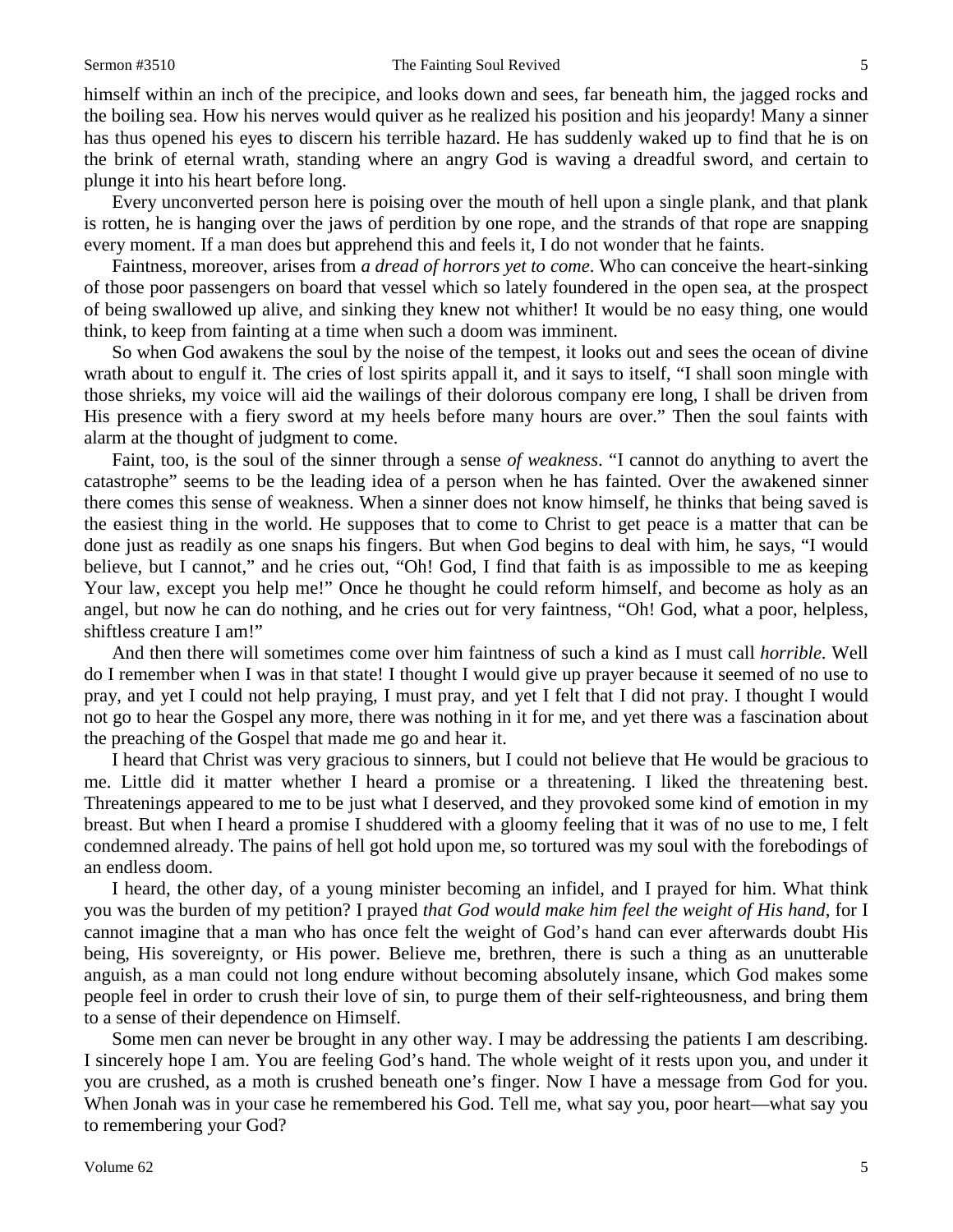The case I am going to describe is not exactly that of John Newton, but it is from his experience that I gather my picture. There is a young man with a very good father, a holy father. As the young man grows up he does not like his trade, he cannot bear it, so he says to his father, "While I succumb to your government, I mean to have my own way, other people enjoy themselves, and so will I, and as I cannot do it under your roof, I will follow my fancy elsewhere."

He goes to sea. When he is at sea, he discovers that all is not quite to his taste, the work he has to do is very different from what he had been accustomed to, still, he doesn't flinch. At the first port he reaches he gives loose to his passions. "Ah!" says he, "this is a jolly life! This is far better than being at home with my father, and being kept tied to my mother's apron strings all my days. I say a merry life is the thing to suit me, sir."

He goes on board again, and wherever the vessel puts in, each port becomes an outlet for his vices. He is a rare boy to swear and drink, and when he comes back to England he has no words too bitter to utter against religion in general, and against his father's scruples of conscience in particular. It so happens that one day there comes on a dreadful storm. He has to take a long spell at the pumps, and when that is over he must begin to pump again, for the ship is ready to founder, and every man must keep hard at it hour after hour. There is a driving wind and a heavy tempest.

At last they are told that nothing can save them, there are breakers ahead, and the vessel will be on shore! He lashes himself to the mast and floats about all night, and the next day, and the next, with faint hope of life. He has some twitches of conscience now, he cannot help thinking of his father and mother. However, he is not going to be broken down by a trifle. He has a hard heart, and he will not give way yet. He is washed on shore, and finds himself among a barbarous people.

He is taken care of by the barbarians, they give him food, albeit his meal is scant, and he is presently set to work as a slave. His master proves harsh to him, and his master's wife especially cruel. He gets but little to eat, and he is often beaten. Still, he bears up, and hopes for better days. But half-starved and hard worked, his bodily health and his mental energy are reduced to a low degree. No marvel that fever overtakes him.

Who has he to nurse him? What friend to care for him? The people treat him as a dog, and take no notice of him. He can neither stir nor move. In vain he pines for a drop of water in the dead of the night, he feels that he must die of thirst. He lifts his voice, but there is nobody to hear him. To his piteous appeal there is no answer. Then it is he thinks, "Oh! God, if I might but get back to my father!" Then it is, when he is at the last extremity, that he thinks of home.

Now what did happen in the case of John Newton will happen, and has happened, in the case of many a sinner. He never would come back to God, but at last he felt that it was no use trying anywhere else. He was driven to utter desperation. In this dilemma his heart said, "Oh! that I might find the Lord."

Hark, now, I will tell you a tale. A lot of sailors were going to sea. When about to start, the owner said, "There! I have bought a lifeboat, put it on board." They reply, "No, never! We don't believe in lifeboats, they are new-fangled things. We do not understand them, and we shall never use one." "Put it on board, and let it abide there," says the captain. "Well, captain," says the boatswain, "a tom fool of a boat—isn't it? I cannot think what the owner meant by putting such a thing as this on board."

Old tars, as they walk along the deck say to themselves, "Ah! I never saw such a thing in all my life as that! Think of old Ben Bolt taking a lifeboat with him! Don't believe in such gimcracks!" Presently a stiff breeze springs up, it comes to a gale—a hurricane—a perfect tornado! Now let down the lifeboat, captain. "No, no, no, nonsense!" Let down the lifeboat! No, the other boats are got out, but they are stove in, one after another, and capsized. They bring out another, she cannot ride out the storm. There she goes, right up on the crest of the waves, and she has gone over, bottom uppermost. It is all over with them!

"What shall we do, captain?" "Try the lifeboat, boatswain." Just so, when every spar is gone, when every other boat is washed overboard, and when the ship is going down, they will take to the lifeboat. So be it. The Lord wash all your boats overboard. May it please God to wreck your vessel, may He shiver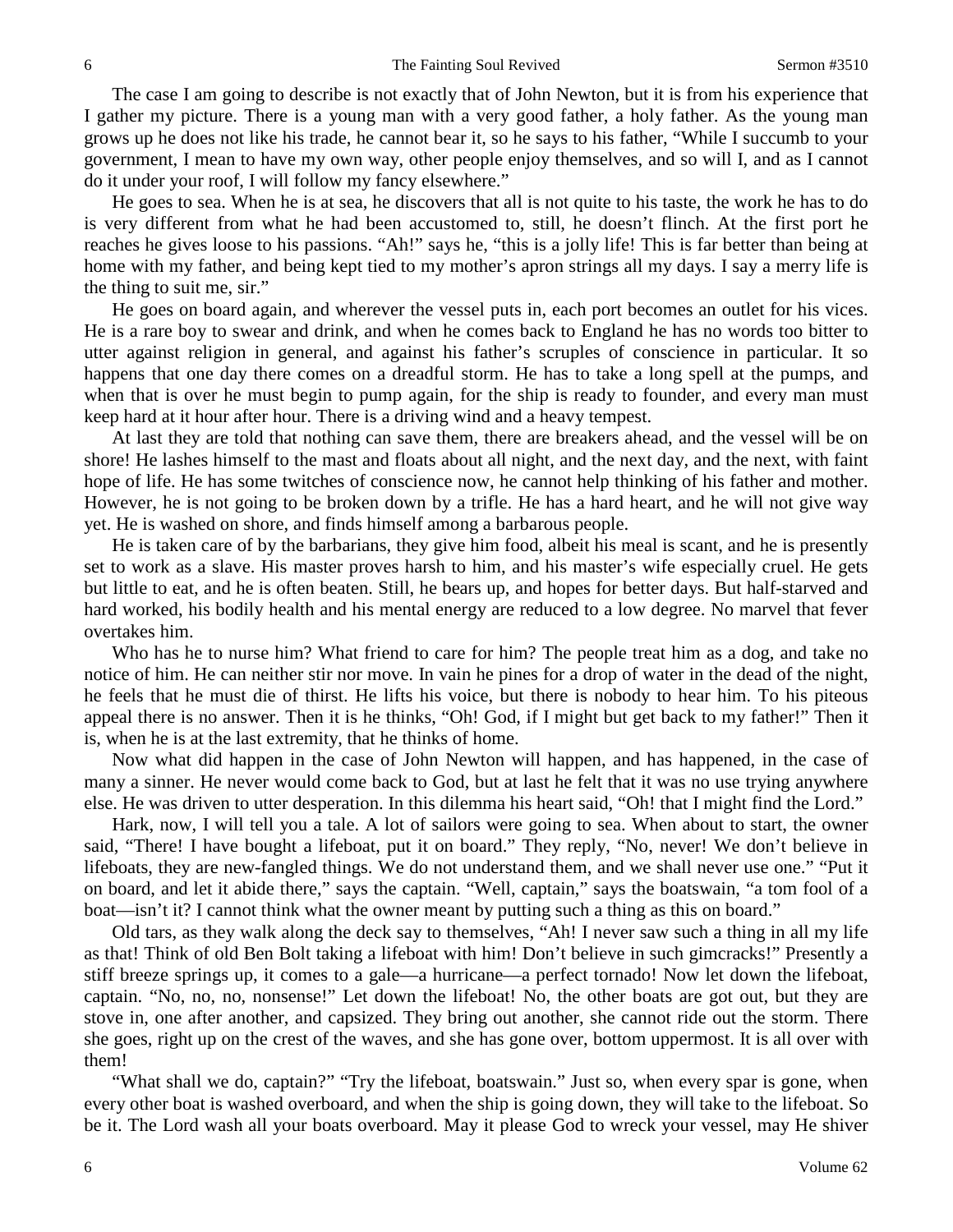every timber, and make you take to the lifeboat. I fear some of you will never take counsel till you reach the crisis. May there come, then, such a storm that you will be driven to take to Christ. That done there is no storm you need ever fear. That done, let the loudest tempest roar, you are safe, you have Christ in the vessel with you.

Two or three more words, and I have done. God has been pleased to give His dear Son, His Onlybegotten Son, to die a most dreadful death, not for righteous ones, but for sinners. Jesus Christ came into the world to seek and to save that which was lost.

If you are a sinner, you are the sort of person Christ came to save. If you are a lost one, you are the sort of man that Jesus Christ came to seek. Let your present sorrow comfort you, because it is an indication that you are the kind of person that Christ will bless. Let your despair deliver you from despair, for when you despair there is hope for you.

When you can do nothing, God will do everything. When you are empty of your own conceits, there is room for Christ to enter your heart. When you are stripped, Christ's garments are provided for you. When you are hungry, the bread that comes down from heaven is provided for you. When you are thirsty, the water of life is yours. Let this broken-heartedness, this terror, this alarm, this faintness, this weakness of yours, only lead you to say, "I am such as Christ invited to Himself. I will go to Him, and if I perish, I will perish only there," and if you trust Jesus, you shall never perish, neither shall any pluck you out of His hand. May you trust him here and now. Amen.

### **EXPOSITION BY C. H. SPURGEON**

## *JOHN 14:1-20*

This is a chapter which I suppose most of us know by heart, full of comfort, a very river of delight.

Remember that our Lord spoke this to His own beloved ones—to the inner circle. It was not addressed to the general public. It is not a sermon to the world. It is a discourse to those who had lived with Him, and were now sorrowing because He was about to leave them by a cruel death. Thus He begins—

**Verse 1.** *Let not your heart be troubled: ye believe in God, believe also in me.*

"You have believed in God, whom you have never seen. Believe in Me when you cannot see Me. Believe that I still am—that I still am working for your good. You have believed in God, though He has not manifested Himself to you in His person as I have done. Now when I am no longer seen of you, believe in Me as you believe in the invisible God." It is well for us to have the same faith in Christ that we have in the everlasting God. This is the cure for our heart trouble. You are sure to be troubled in heart unless you have much faith in God. "Let not your heart be troubled. Ye believe in God, believe also in me."

**2.** *In my Father's house are many mansions: if it were not so, I would have told you. I go to prepare a place for you.*

Our Lord was going away, but He was going away with a purpose, and a grand purpose too—a purpose which had to do with the everlasting future of His beloved ones. "I go to prepare a place for you."

**3.** *And if I go and prepare a place for you, I will come again, and receive you unto myself; that where I am, there ye may be also.*

And He will come again, beloved. That is our grandest hope. We are looking for His coming. It is very sweet to know that we shall be forever with the Lord if we die before His coming, but still the hope of God's people is the coming of the Lord, the resurrection of the dead—His taking to Himself all His redeemed to be forever with Him.

**4.** *And whither I go ye know, and the way ye know.*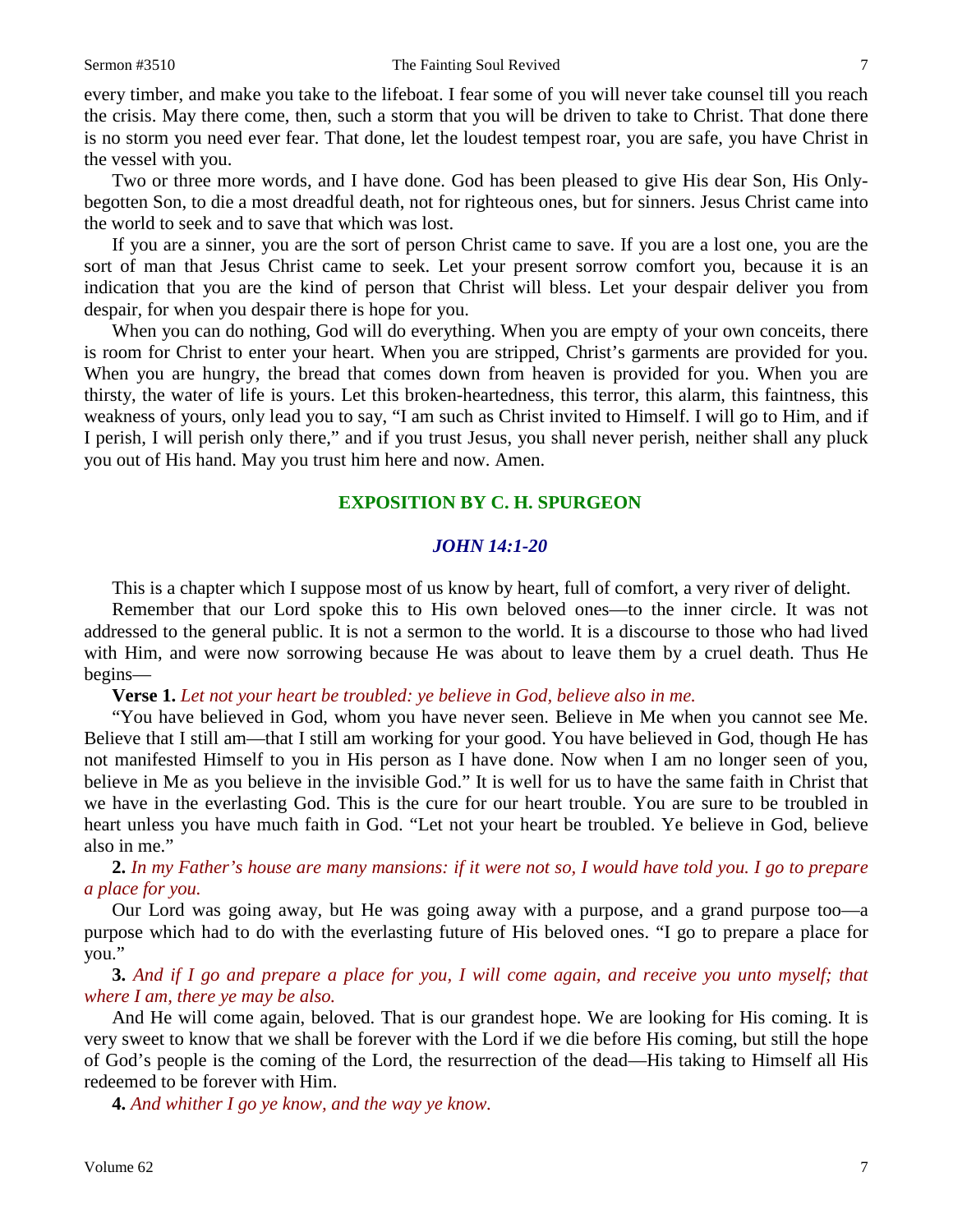We know where Christ has gone. Every step we can follow. The way we know. It always reconciles us to a friend's going away if we know where he has gone—know all about him. A mother tells me that she has missed her boy now for twelve months, and never heard from him. That is sorrow, but when we know that our son has gone to the other side of the world, and we know why he has gone, and where he has gone, and what is coming of it, we are greatly comforted. So Jesus says, "Whither I go ye know, and the way ye know."

**5.** *Thomas saith unto him, Lord, we know not whither thou goest; and how can we know the way?*

There is always somebody who has not learned the lesson. I am afraid that it is not one Thomas, but a great many Thomases that still have to say, "We know not." Although Christ Himself be the teacher, we are always poor learners.

**6.** *Jesus saith unto him, I am the way, the truth, and the life: no man cometh unto the Father, but by me.*

There is nothing good except by Christ. They that hate Christ very soon hate God. They get rid of the Christ of the Gospel, and they soon get rid of God out of creation too, and there is no coming to the Father in any way or fashion except by Christ. He has gone to the Father, but He is also the way to the Father.

**7-8.** *If ye had known me, ye should have known my Father also: and from henceforth ye know him, and have seen him. Philip saith unto him, Lord, shew us the Father, and it sufficeth us.*

There is a Philip as well as a Thomas. It does not seem that, even with Christ for a teacher, we should learn much without the Holy Ghost. The greatest blessing, after all, is not the bodily presence of the Savior, though we learn something from that, but it is the indwelling and the teaching of the Holy Ghost which we most of all need.

**9-11.** *Jesus saith unto him, Have I been so long time with you, and yet hast thou not known me, Philip? he that hath seen me hath seen the Father; and how sayest thou then, Shew us the Father? Believe thou not that I am in the Father, and the Father in me? the words that I speak unto you I speak not of myself: but the Father that dwelleth in me, he doeth the works. Believe me that I am in the Father, and the Father in me: or else believe me for the very works' sake.*

The eternal union between Christ and the Father should never be forgotten by us. He seems to sink Himself, but the well-beloved Son will have it that His words are not His own, but come from the Father. I cannot help remarking how different this is from some who profess to be the ministers of Christ. They must be original, they must be great thinkers. Every man nowadays makes his own gospel, but the Savior was no original—the grandest of all intellects, and yet He says, "The words that I speak unto you I speak not of myself, but the Father that dwelleth in me, he doeth the works. Believe me that I am in the Father, and the Father in me, or else believe me for the very works' sake."

**12.** *Verily, verily, I say unto you, He that believeth on me, the works that I do shall he do also; and greater works than these shall he do; because I go unto my Father.*

While the Master was here in His humiliation, He healed a few poor Jews, and raised here and there a dead one, but He purposely veiled the splendor of His Godhead. But now that He has gone up on high, He does greater wonders by His servants than He Himself personally did, for He said to a few poor fishermen, "Go and break up the Roman Empire," and they did it. They preached the Gospel, and the gods of the heathen that sat upon their thrones for ages were cast to the moles and the bats. And there are greater victories yet before the church of God. You ought not to measure our passage by the past, but believe that "greater works than these shall ye do, because I go unto my Father."

**13.** *And whatsoever ye shall ask in my name, that will I do, that the Father may be glorified in the Son.*

We do not believe enough in the power of prayer. I sometimes feel staggered when I meet with good people, undoubtedly good people, who still look upon it as a new thing that we should believe that God hears our prayers. But this is the fundamental of Christian experience. How can we live without the mercy seat? And if that mercy seat be nothing but a vain show, and prayer be only a pious but useless